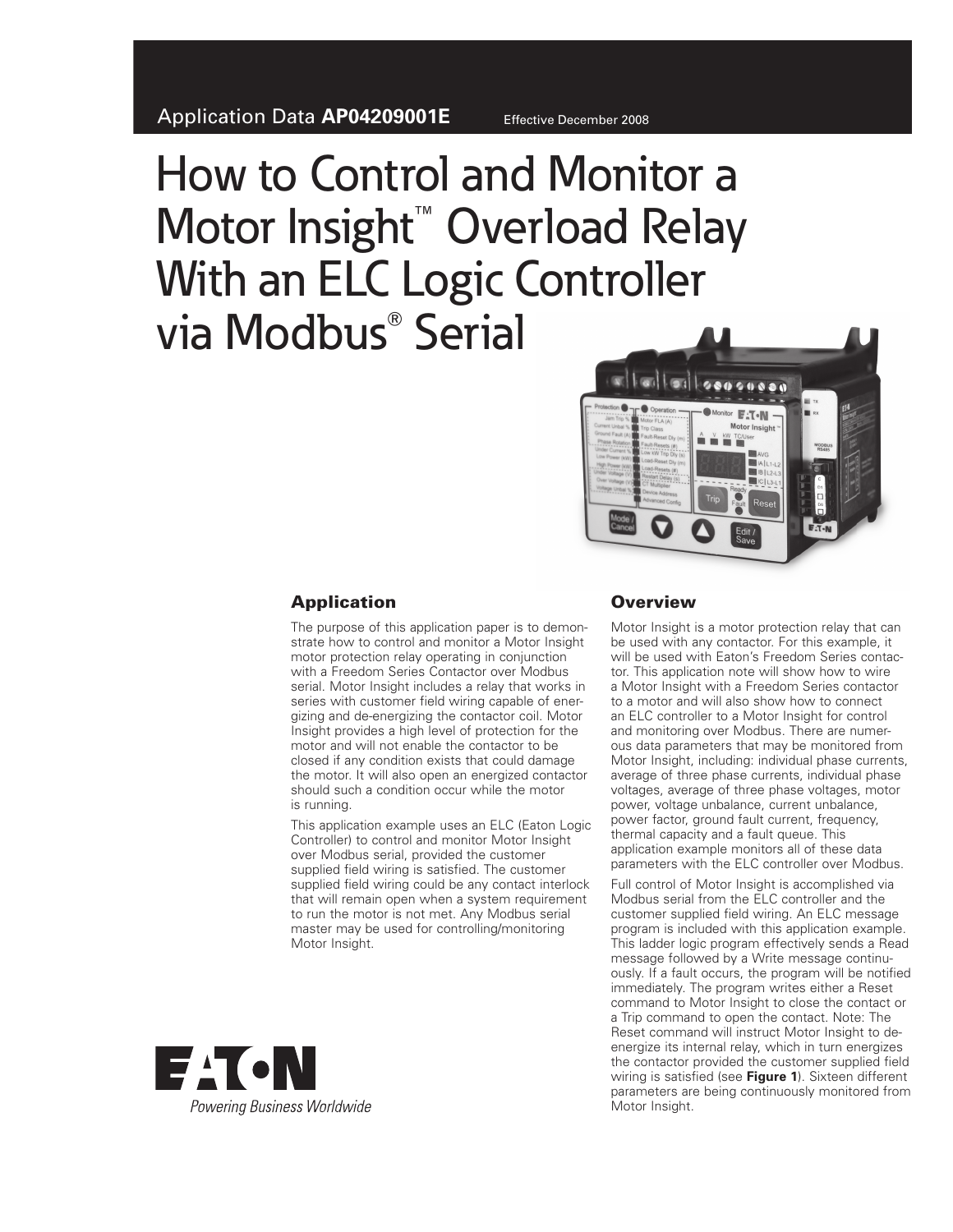## Application Data AP04209001E Effective December 2008

## How to Control and Monitor a Motor Insight Overload Relay With an ELC Logic Controller via Modbus Serial

## **Motor Insight Power Wiring Diagram**



**Table 1. Values**

## **Figure 1. Power Diagram with Customer Field Wiring Between Terminals 2 and 3**

**Note:** When a Reset command is issued to Motor Insight, it will be enabled to close the contactor, provided the customer supplied field wiring is satisfied.

#### **Part Numbers Used for this Application Example**

| (1) C441BA       | $2 - 9$ A; 200 - 240 Vac (50/60 Hz)<br>Motor Insight |
|------------------|------------------------------------------------------|
| (1) C441M        | Modbus interface module for Motor Insight            |
| (1) CN15DN3      | Freedom Series Contactor                             |
| (1) ELC-PC12NNDR | ELC Controller (Modbus master - Port 2)              |
| (1) ELC-PS01     | ELC power supply                                     |

Shielded cable for RS-485 Modbus connections between Motor Insight and the ELC controller.

## **Serial Modbus Connections from ELC Controller to Motor Insight**

| ELC-PC12NNDR       | Motor Insight Modbus      |
|--------------------|---------------------------|
| Port 2 connections | Modbus module connections |
|                    | pin 1 Common              |
|                    |                           |
|                    |                           |

## **Serial Modbus Addresses in Motor Insight for Control and Monitoring**

The Modbus Register address  $-1$  = Modbus Data Address. The Modbus Control Register in Motor Insight is 400 decimal and the Modbus Data Address for Control is therefore 399 decimal. The address used is determined by the Modbus master. The ELC Message Instructions use the Modbus Data Addresses to control and monitor Motor Insight. The values for energizing and de-energizing a contactor controlled by Motor Insight are as follows in **Table 1**.

| <b>Modhus</b><br>Register<br><b>Number</b> | <b>Modhus</b><br>Data<br><b>Address</b> | Value  | <b>Description</b>                     |
|--------------------------------------------|-----------------------------------------|--------|----------------------------------------|
| 400                                        | 399                                     | 0x00DD | Command Register: Relay OFF            |
| 400                                        | 399                                     | 0x00AA | Command Register: Reset/Energize Relay |
| 300                                        | 299                                     | n/a    | Phase A rms Current                    |
| 301                                        | 300                                     | n/a    | Phase B rms Current                    |
| 302                                        | 301                                     | n/a    | Phase C rms Current                    |
| 303                                        | 302                                     | n/a    | Average rms Current                    |
| 304                                        | 303                                     | n/a    | Phase A rms Voltage (L1-L2)            |
| 305                                        | 304                                     | n/a    | Phase B rms Voltage (L1-L2)            |
| 306                                        | 305                                     | n/a    | Phase C rms Voltage (L1-L2)            |
| 307                                        | 306                                     | n/a    | Average rms Voltage                    |
| 308                                        | 307                                     | n/a    | Motor Power (kW) Scaling x100          |
| 309                                        | 308                                     | n/a    | Voltage Unbalance %                    |
| 310                                        | 309                                     | n/a    | Current Unbalance %                    |
| 311                                        | 310                                     | n/a    | Power Factor                           |
| 312                                        | 311                                     | n/a    | Ground Fault Current                   |
| 313                                        | 312                                     | n/a    | Frequency                              |
| 314                                        | 313                                     | n/a    | Motor Thermal Capacity                 |
| 315                                        | 314                                     | n/a    | Fault Queue 1                          |

**Note:** There are many additional parameters that can be monitored from Motor Insight. Motor Insight may also be configured via serial Modbus commands. Please refer to Chapter 8 Modbus Communications in the Motor Insight User Manual, Publication MN04209001E.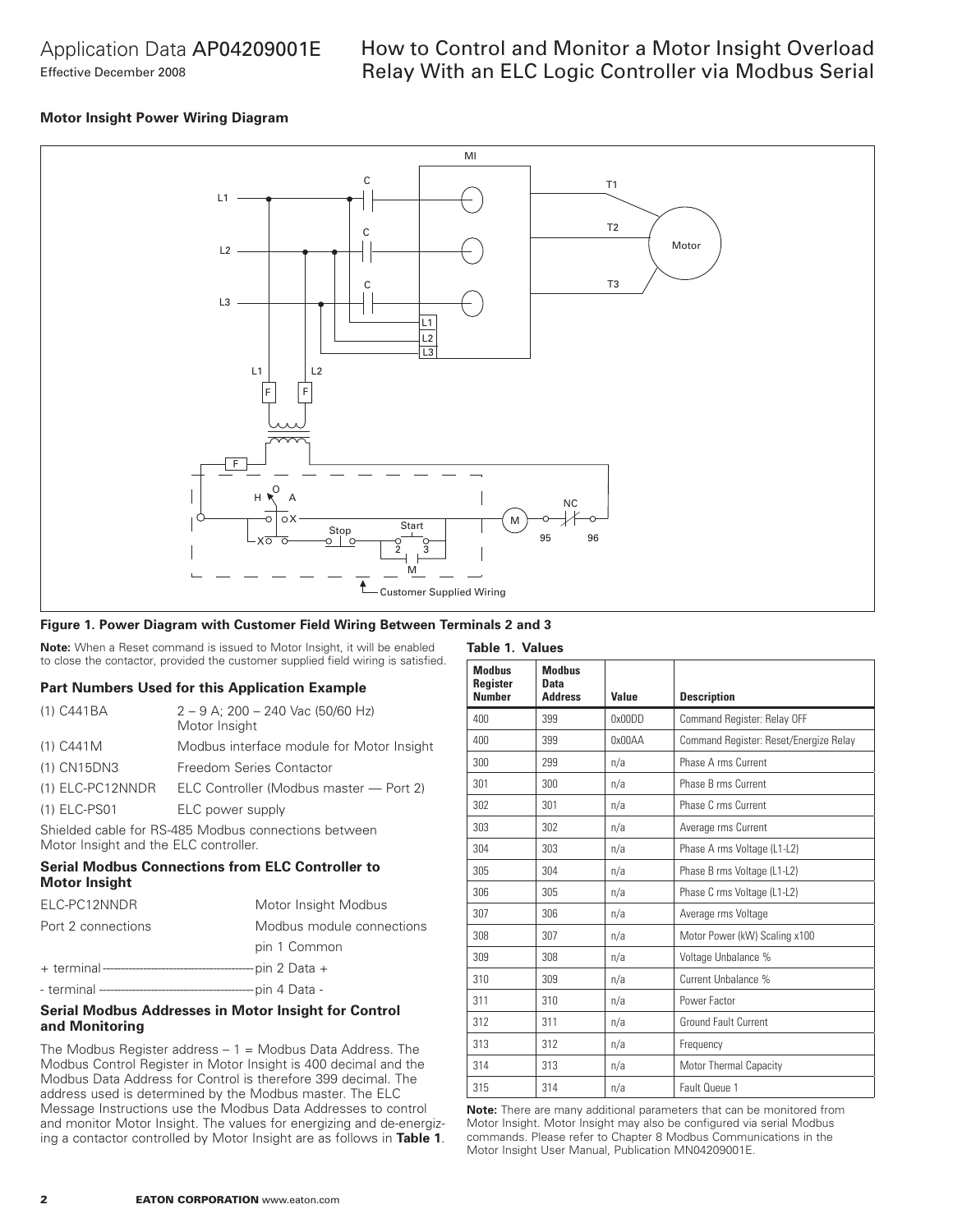# How to Control and Monitor a Motor Insight Overload Relay With an ELC Logic Controller via Modbus Serial

The ELC message program included with this Application Note writes one register to Motor Insight for control and reads the 16 parameters listed in **Table 1**.

### **Configuring Motor Insight for Modbus Communications**

Please refer to the Motor Insight module's User Manual, Publication MN04209001E, for information on configuring Motor Insight for the motor it will be protecting and other features. For this example, the ELC controller's Modbus port is configured for the following interface parameters:

## 19.2K baud, 8 bits/byte, 1 stop bit, even parity, RTU mode

Motor Insight Modbus module must be configured with the exact same interface parameters, except the Modbus address. The ELC is node 1 and Motor Insight is node 2 on Modbus, for this example. The master on Modbus must support RTU mode. Motor Insight does not support ASCII mode.

The Modbus interface parameters that need to be configured for Motor Insight are located under the Operation parameters on the unit. The Modbus Address is called the Device Address. The Baud Rate is located under the Advanced section, parameter P.00. 8 bits/ byte, even parity and 1 stop bit are the defaults and do not need to be changed for this example. If these three parameters need to be modified, they may be modified via P.01 on the keypad or via a Modbus command. Since Motor Insight only supports RTU mode, only 8 bits/byte are allowed. The parity and number of stop bits may be modified with a Modbus Write command (or P.01) to Modbus Register 442 (Modbus Data Address 441) as follows:

Value of 0: Even Parity, 1 stop bit (default)

Value of 1: Odd Parity, 1 stop bit

Value of 2: No Parity, 2 stop bits

#### **Motor Insight — Communication Loss Behavior**

By default, when a communication loss occurs, Motor Insight will hold last state and not indicate a fault. The Modbus master's messages will time out indicating that communications is lost to the device. P.04 is the "Comm Loss Behavior" parameter. However, this feature must be enabled to be used. It cannot be enabled from the keypad, but only with a Modbus command. If it is not enabled, Motor Insight will Hold Last State on a communication loss. If it is enabled, there are two choices:

- 1 = Fault on Comm Loss (Default)
- 2 = Hold Last State on a Comm Loss

To enable this feature:

Send a Modbus Write command with a value of 0x0088 to Motor Insight's Modbus Register Number 400 (Modbus Data Address 399). This will enable Communication Loss behavior. The 0x0088 will enable Motor Insight, by default, to report a fault and trip the contactor should a loss of communications occur. The other choice is Hold Last State on a Communication Loss.

#### **Setting up the ELC Controller's Communication Port**

The communication port for RS-485 communications is Port 2. It is recommended to add logic to the program to configure the port at first scan. To accomplish this, add the following to the control program (this is included in the program supplied with this application example):

- 1. Under the Help pull down menu, select "Auxiliary Editing(C)", then "RS-485 Protocol Setting." Select the interface parameters, i.e., Baud Rate, Parity, Bits/Byte and Stop Bits. Then note the hexadecimal value for your choices. For example, 8 bits/byte, Even parity, 1 stop bit and 19.2K baud results in a hex value of 97. Add a MOV instruction to your program, to be executed at first scan to move H97 (representing 97 Hex) to register D1120.
- 2. Assign a station number. MOV K# to register D1121, where the # is the station number.

Application Data AP04209001E

Effective December 2008

- 3. Bit M1143 determines ASCII mode verses RTU mode for the port. Set this bit for RTU mode and reset it for ASCII mode. RTU mode must be used with Motor Insight.
- 4. These settings must then be locked by setting bit M1120.

**Note:** All interface parameters, except the Station Number must be set the same for all devices to properly communicate with each other. Each device must have a unique Station Number.

An example of the RS-485 Protocol Screen is shown below.

| <b>RS-485 Protocol Setting</b> |                               |
|--------------------------------|-------------------------------|
| Data Length                    | Close<br>8                    |
| Parity                         | Even                          |
| Stop Bits                      | 1 bit                         |
| <b>Baud Rate</b>               | $\blacksquare$ -<br>19200 bps |
|                                | Protocol Setting D1120: H0097 |

RS-485 Protocol Screen

The following logic can be used to configure the interface parameters for the ELC controller's communication port 2:



#### **Figure 2. Logic Diagram**

This same process can be used to configure the RS-232 communication port 1. Use D1036 instead of D1120 for the baud rate, parity, stop bits and bits/byte. Select ASCII/RTU mode with bit M1139 and Lock the Com1 settings with bit M1138. This is included in the sample messaging program included with this application example.